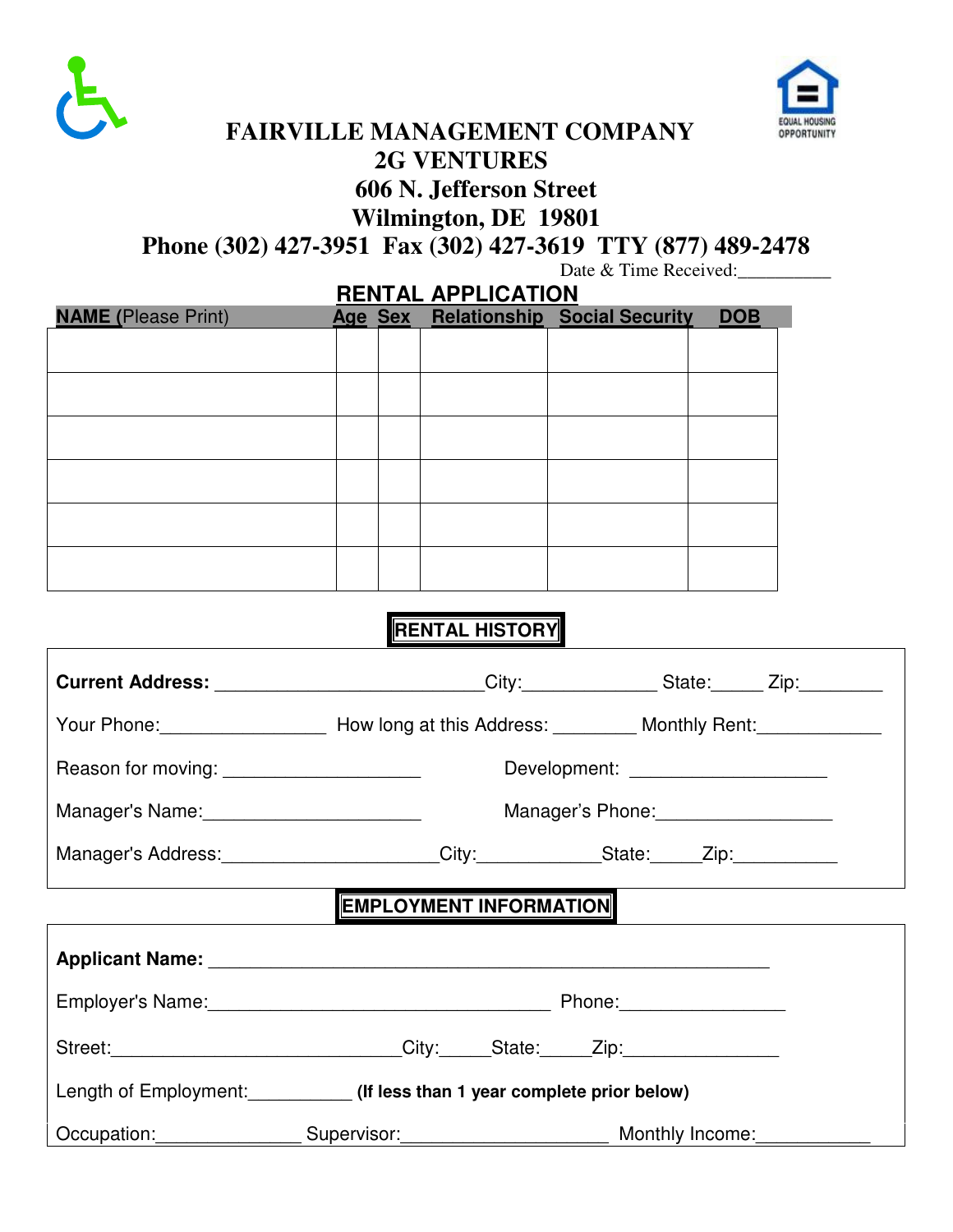# **CO-APPLICANT OR PRIOR EMPLOYER**

|                         |      | Street:______________________________City:___________State:_____Zip:____________                               |  |                       |  |  |  |  |
|-------------------------|------|----------------------------------------------------------------------------------------------------------------|--|-----------------------|--|--|--|--|
|                         |      | Occupation: Committee Discover Length of Employment: Committee Discover Press, Committee Discover Press, Commi |  |                       |  |  |  |  |
|                         |      |                                                                                                                |  |                       |  |  |  |  |
| <b>ASSETS</b>           |      | <b>FINANCIAL INSTITUTION</b>                                                                                   |  | <b>ACCOUNT NUMBER</b> |  |  |  |  |
| <b>Checking Account</b> |      |                                                                                                                |  |                       |  |  |  |  |
| <b>Savings Account</b>  |      |                                                                                                                |  |                       |  |  |  |  |
|                         |      | <b>AUTO INFORMATION</b>                                                                                        |  |                       |  |  |  |  |
| <b>Automobile Make</b>  | Year | Tag Number                                                                                                     |  | <b>State</b>          |  |  |  |  |
|                         |      |                                                                                                                |  |                       |  |  |  |  |
|                         |      |                                                                                                                |  |                       |  |  |  |  |
|                         |      |                                                                                                                |  |                       |  |  |  |  |
|                         |      | <b>PERSONAL REFERENCES</b>                                                                                     |  |                       |  |  |  |  |
|                         |      |                                                                                                                |  |                       |  |  |  |  |

| Name:                       |                                                                                                                 |                                                                                                                                                                                                                                |                                                                                                                                                                                                                                |  |
|-----------------------------|-----------------------------------------------------------------------------------------------------------------|--------------------------------------------------------------------------------------------------------------------------------------------------------------------------------------------------------------------------------|--------------------------------------------------------------------------------------------------------------------------------------------------------------------------------------------------------------------------------|--|
|                             | City:                                                                                                           | State: The State of the State of the State of the State of the State of the State of the State of the State of the State of the State of the State of the State of the State of the State of the State of the State of the Sta | Zip: will be a set of the set of the set of the set of the set of the set of the set of the set of the set of the set of the set of the set of the set of the set of the set of the set of the set of the set of the set of th |  |
| Phone: <u>__________</u>    | Relationship: \\square\\square\\square\\square\\square\\square\\square\\square\\square\\square\\square\\square\ | Years Known:                                                                                                                                                                                                                   |                                                                                                                                                                                                                                |  |
| Name:                       |                                                                                                                 |                                                                                                                                                                                                                                |                                                                                                                                                                                                                                |  |
| Street: <b>Example 2018</b> | City:                                                                                                           | State: State:                                                                                                                                                                                                                  |                                                                                                                                                                                                                                |  |
| Phone:                      | Relationship:                                                                                                   | Years Known: __________                                                                                                                                                                                                        |                                                                                                                                                                                                                                |  |

2010 Copyright Michael P. Morton, P.A. 8 All Rights Reserved. DELREIA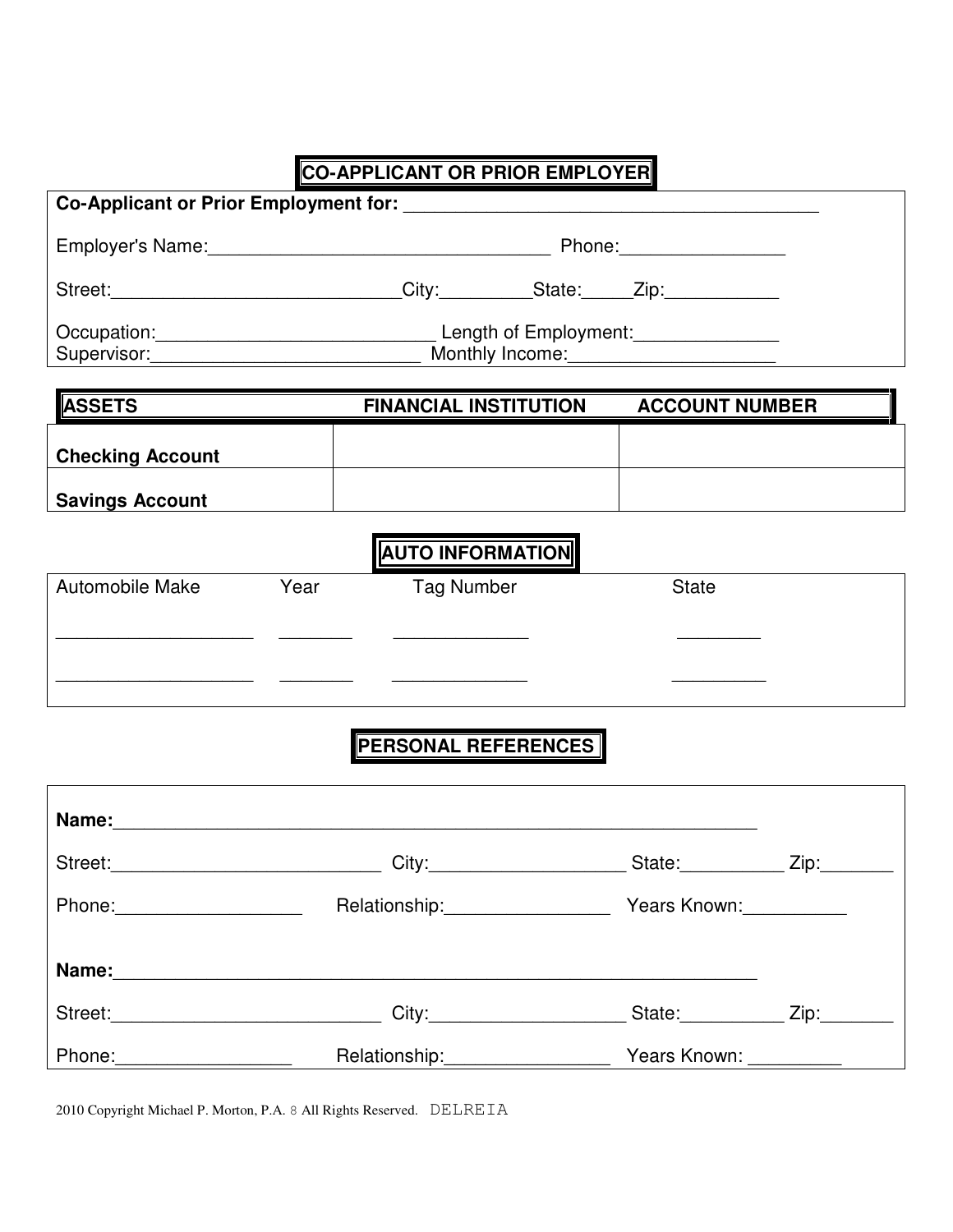#### **EMERGENCY INFORMATION**

In Case of Emergency Notify\_\_\_\_\_\_\_\_\_\_\_\_\_\_\_\_\_\_\_\_\_\_\_\_\_\_\_\_\_\_\_\_\_\_\_\_\_\_\_\_\_\_\_\_\_\_\_\_\_

Phone Number: example and a Relationship:

#### **ESTIMATED HOUSEHOLD INCOME (YOU MUST CHECK ONE )**

Under \$15,000 **\$15,000 - \$19,999:** 

 $$20,000 - $25,000:$   $$25,000$  and over:

#### **General Information**

Are there any special housing needs or accommodations that the household will require? Examples are: a unit for the mobility impaired, a unit for the visually impaired, a unit for the hearing impaired, grab bars and/or wheel-in showers.  $\Box$  Yes  $\Box$  No

If yes, explain

Have you or any member of your household ever been arrested or convicted of any drug, physical violence or weapons crime?  $\Box$  Yes  $\Box$  No

If yes, please explain:\_\_\_\_\_\_\_\_\_\_\_\_\_\_\_\_\_\_\_\_\_\_\_\_\_\_\_\_\_\_\_\_\_\_\_\_\_\_\_\_\_\_\_\_\_\_\_\_\_\_\_\_\_\_\_\_\_\_\_\_\_\_

Have you or any member of your household ever been convicted or pleaded guilty of any crime? (whether or not it resulted in a conviction)  $\Box$  Yes  $\Box$  No

If yes, please explain: The state of the state of the state of the state of the state of the state of the state of the state of the state of the state of the state of the state of the state of the state of the state of the

|  |                                          |  |  |  | Are you or any member of your household subject to a lifetime state sex offender registration program |  |
|--|------------------------------------------|--|--|--|-------------------------------------------------------------------------------------------------------|--|
|  | in any state? $\square$ Yes $\square$ No |  |  |  |                                                                                                       |  |

Do you understand that no one may be added to your lease without proper screening and prior approval?  $\Box$  Yes  $\Box$  No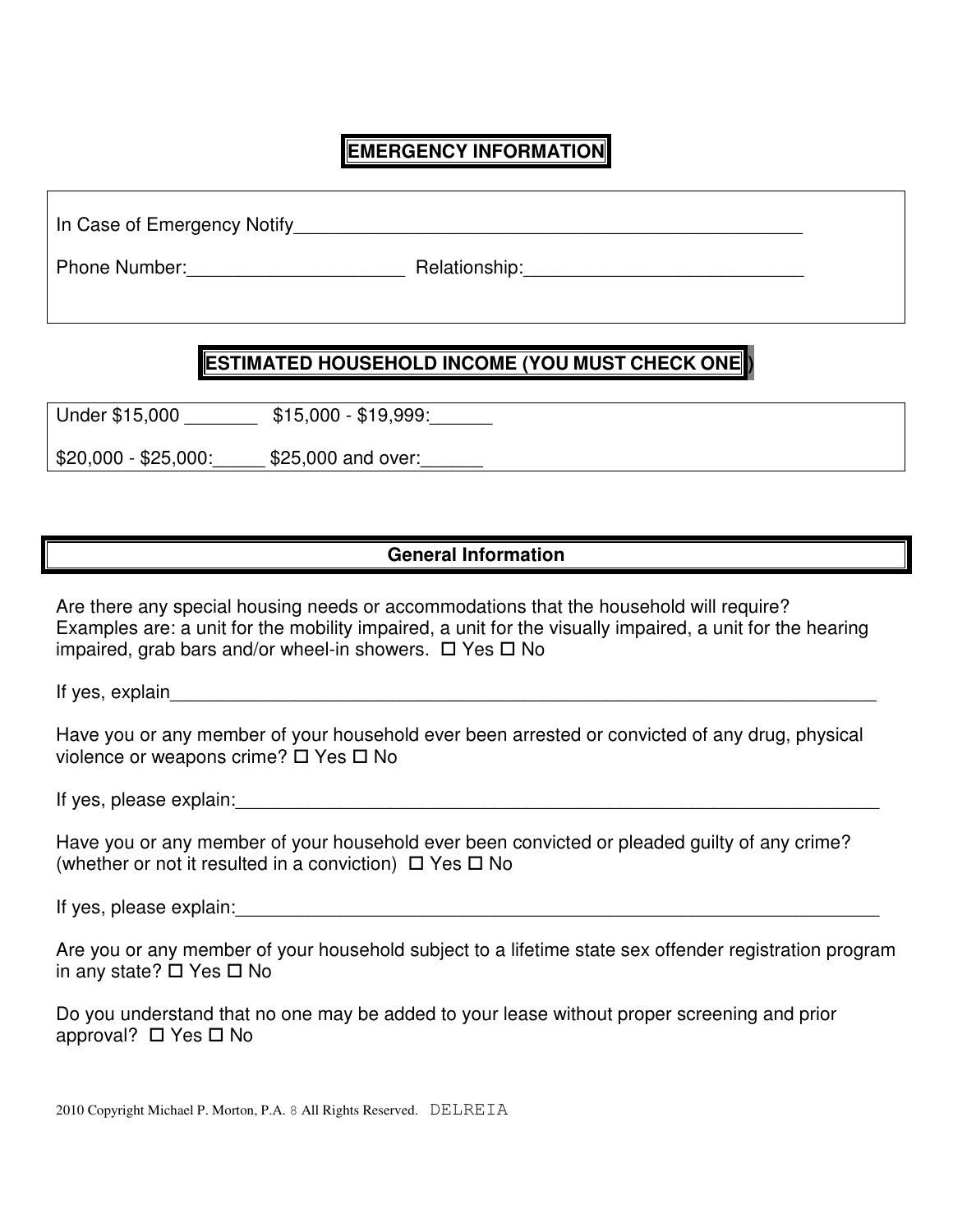Do you understand that no pets are permitted on the property?  $\Box$  Yes  $\Box$  No

Do you understand that **false** answers submitted on this application may be grounds for the rejection of this application or the termination of any Lease that has been executed?  $\Box$  Yes  $\Box$  No

Authorization is hereby given for the Managing Agent to conduct an investigation of the applicant(s) which includes, but is not limited to, all listed former residences, all employers, all references and the use of a credit and criminal reporting company. It is understood that any such report may include information about applicant(s) character, general reputation, personal characteristics, mode of living and credit standing. Authorization is also given for this information to be used, if necessary for any collection of debt at time of move-out.

| Date |
|------|
| Date |
| Date |
|      |

Fairville Management Company, LLC 726 Yorklyn Road, Suite 200 Hockessin, DE 19707 (302) 489-2000 Fax (302) 235-7390





**KAC 2/10/14** 

2010 Copyright Michael P. Morton, P.A. 8 All Rights Reserved. DELREIA